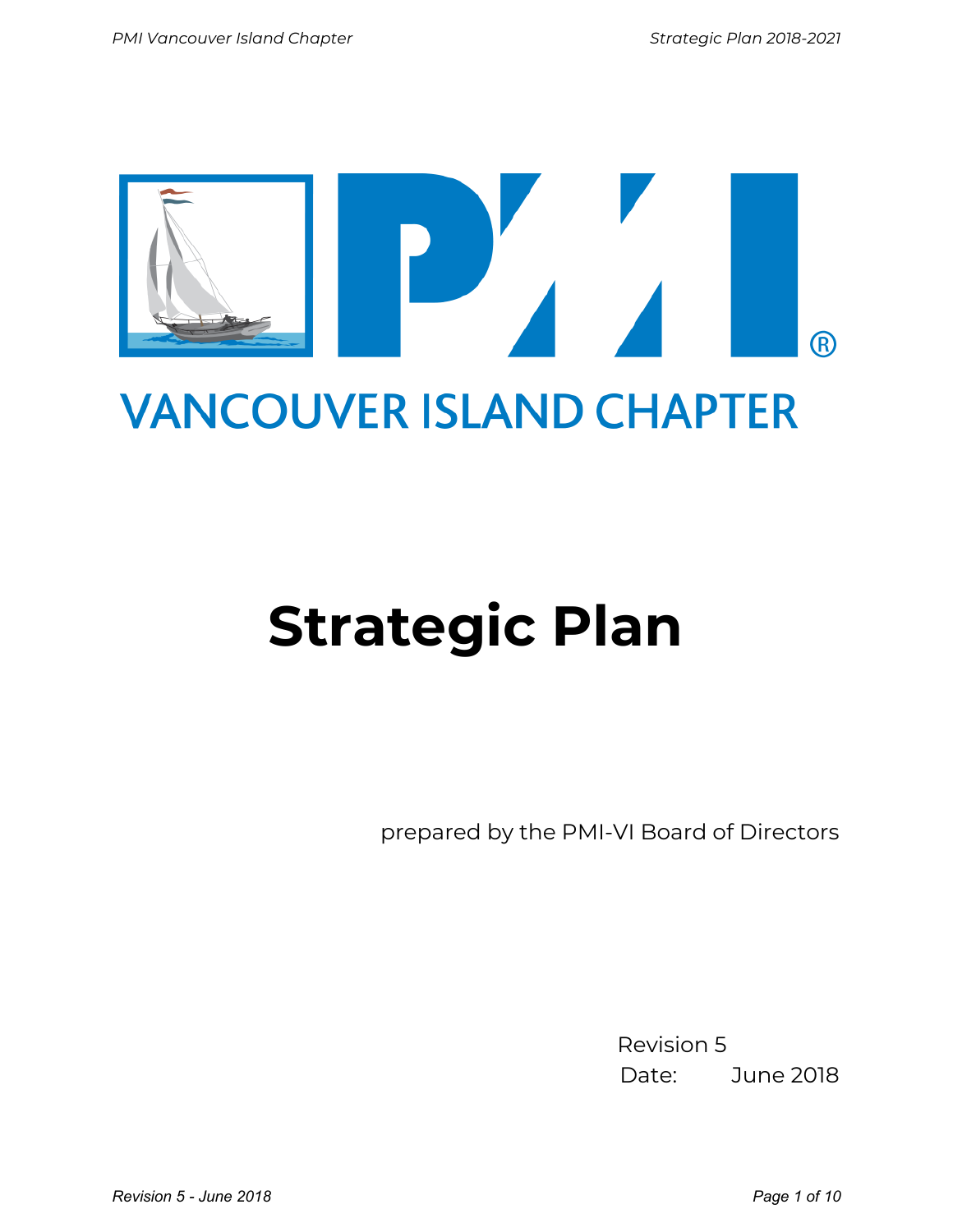### **OVERVIEW**

Aligned with the Project Management Institute (PMI), the PMI Vancouver Island (PMI-VI) Chapter has embraced a process which led to the completion of a long-range strategic plan for the organization. The process facilitated (a) PMI-VI's identification of the future needs of members and customers, and (b) PMI-VI's options for satisfying those needs.

The Board of Directors initiated strategic planning activities during its retreat in Victoria BC during July 30/31 2011. Moreover, this plan has been updated based on the planning session held on July 7, 2012 in Victoria by the 2012/13 Board of Directors. The framework resulted from these planning sessions is presented below.

Each of the horizons focuses on a separate threshold of strategic dialogue:

- **10-30 Year Horizon** Consideration of factors in the long-range planning horizon, and the articulation of a Core Purpose, Core Values, and an Envisioned Goal;
- **5-10 Year Horizon** An evaluation of the environmental factors including risks (both threats and opportunities) that influence the future of PMI-VI, the project management profession, and the business environment in which we operate;
- **3-5 Year Horizon** Long-range visioning articulated in goal statements with objectives that identify where PMI-VI could be in the next several years and how it can get there. The vision attempts to focus on how the organization will provide beneficial outcomes to members and other stakeholders;
- **1-2 Year Horizon** Near-term operational strategy to implement the strategic direction. Focus is on action plans aligned to the outcomes delineated in the strategic plan.

This document is referred to as the "Working Strategic Plan." This acknowledges it requires further, on-going and specific attention by the PMI-VI Board. The PMI-VI Board will continue to refine the document as part of its annual strategic work.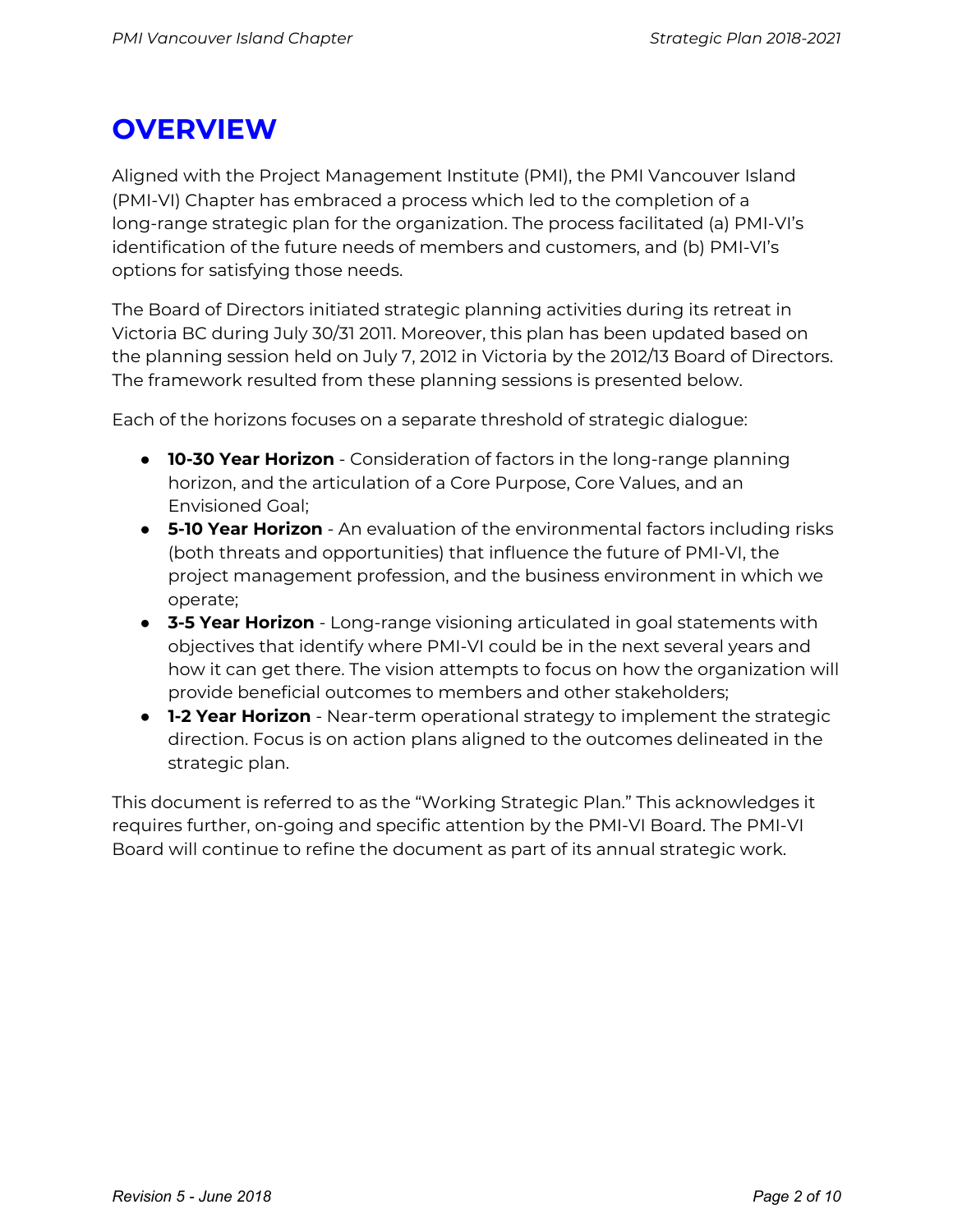## **PMI-VI'S CORE IDEOLOGY**

The **core ideology** describes the consistent identity of PMI-VI that transcends all changes related to its relevant environment. Core ideology consists of two notions: **core purpose** – the organization's reason for being – and **core values** – essential and enduring principles that guide an organization.

#### **Our Core Purpose**

*To advance the profession of project management throughout Vancouver Island in a conscious and proactive manner by engaging all members, communities, and businesses and by providing relevant information, resources, and activities.*

#### **Our Core Values**

Aligned with PMI Global, PMI-VI is driven by a clear mission and an underlying set of values that guide how we act and influence the expectations of our stakeholders. Even as a diverse organization, we share a common set of values. Our core values are not subject to changes in the association and business environment or dictated by trends in organization management. These values are fundamental and deeply held.

As part of our Core Ideology, PMI-VI's Core Values are enduring and are guiding principles upon which we act. At PMI-VI we believe in:

- **Project Management Impact** Project management is a critical competence that has a positive influence on organization results and society.
- **Professionalism** Accountability and ethical behaviour ensures our commitment to PMI-VI stakeholders.
- **Volunteerism** Volunteers and effective volunteer partnerships with staff are the best way to accomplish the Chapter's goals and objectives.
- **Community** Bringing members of the global project management community together is the best way to facilitate their growth and advance the project management profession.
- **Engagement** Encouraging diverse viewpoints and enabling individuals to contribute to the project management profession and to the Chapter.

Through times of growth and change, our core values provide continuity and a moral compass, communicating our beliefs and guiding our behavior.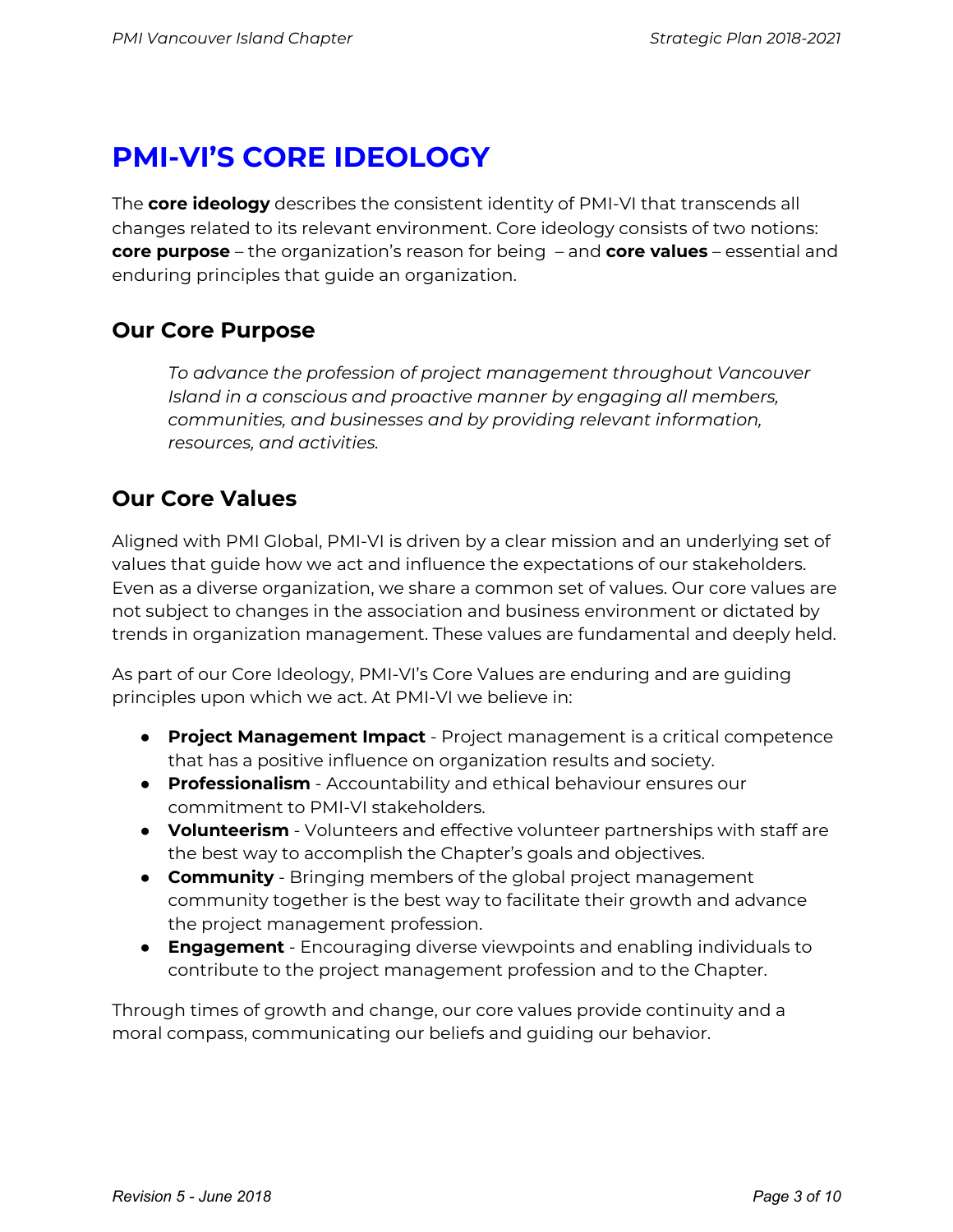## **ENVISIONED FUTURE (10 – 30 Years)**

**Envisioned future** conveys a concrete, but yet unrealized vision for the organization. It consists of an **envisioned goal** – a clear and compelling catalyst that serves as a focal point for effort – and a **vivid description** – vibrant and engaging descriptions of what it will be like to achieve the envisioned goal.

#### **Envisioned Goal (Vision)**

*Organizations and individuals throughout Vancouver Island will embrace, value, and utilize project management and attribute their success to it.*

#### **Vivid Description**

- 1. **Project management is a core competency for organizations.**
	- Organizations employ individuals who possess skills, knowledge, and experiences that are specifically required in managing projects, programs, and portfolios and whose performance can be measured.
	- Organizations follow globally recognized project management standards.
	- Organizations have established educational, experiential, credentialing, and performance requirements for individuals engaged in specific project management roles.
	- Organizations have clearly established career paths, including one in project management that allows individuals to advance to the highest levels of leadership.
- 2. **Project management is as visible and recognized as other professions globally.**

## **STRATEGIC PRINCIPLES**

Strategic principles provide the foundation for sound, consistent and values-based decision-making that PMI-VI needs to maintain its strategy and respond in a flexible manner to the changes in the needs of its stakeholders. They are not bound by one specific time horizon but are intended to influence strategy through development of all strategic plan elements.

1. PMI-VI shall use best business practices including project management where appropriate.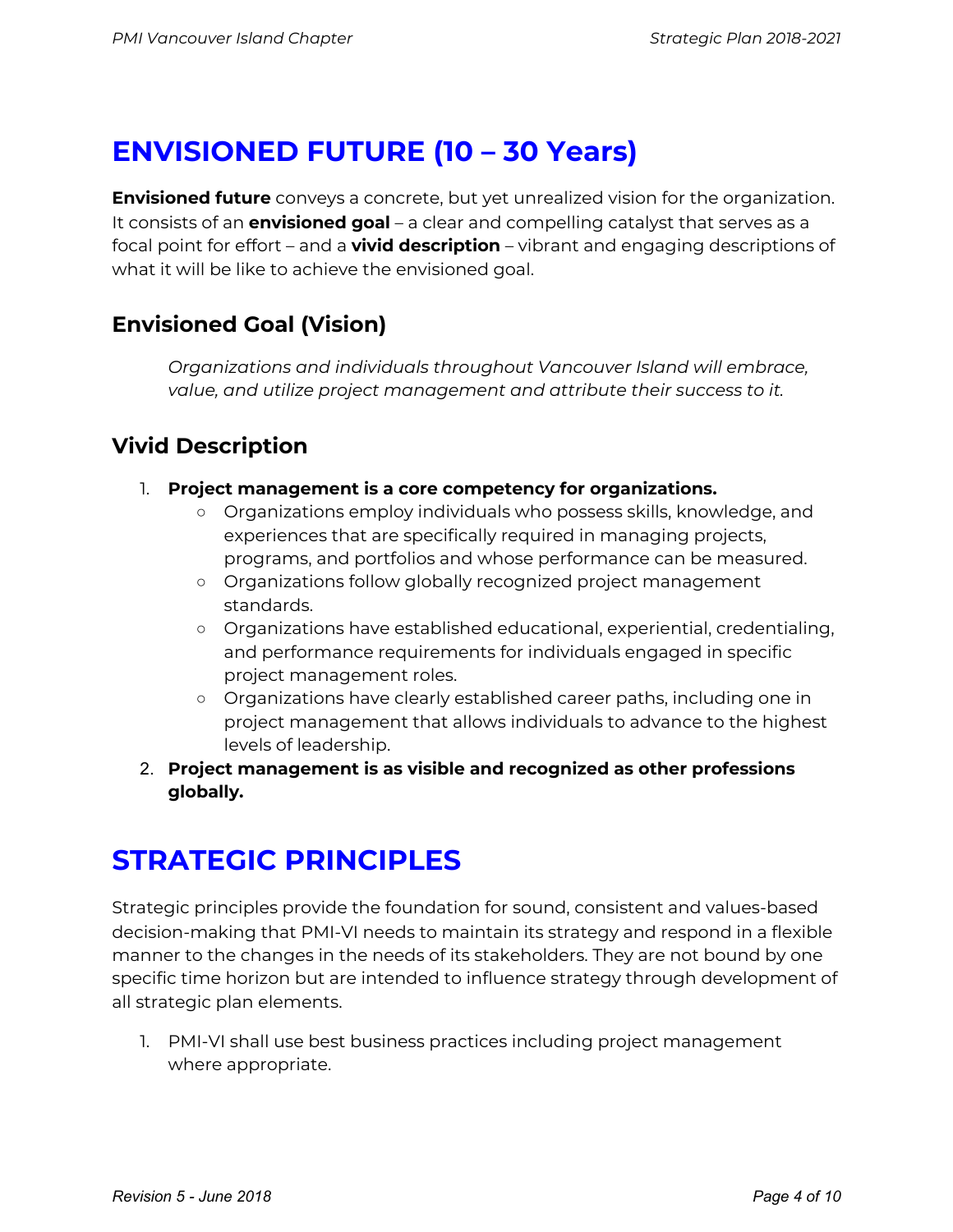- 2. All products and services shall be supported with appropriate market research, a business case, and a life cycle management process.
- 3. Product / Service life cycle activities shall involve the right subject matter expertise to ensure product quality and maximize appropriate use of volunteer / component intellectual capital while managing time-to-market needs.
- 4. As PMI-VI develops and executes its strategy, it recognizes that the project management community includes any individual or organization that embraces the project management discipline, profession and career path; values the contribution of project management practitioners; and utilizes project management practices. This does not preclude individuals and organizations that display an awareness or inquisitiveness about project management.
- 5. PMI-VI shall primarily focus on activities/offerings that advance the practice of project management meeting diverse stakeholder needs.
- 6. PMI-VI shall endeavour to enhance the careers, skills and knowledge of practitioners allowing them to develop more business insight to bridge the gap between projects and organizational/business strategy. PMI-VI shall both anticipate and respond to market needs regarding any areas of specialization that PMI-VI may provide.
- 7. PMI-VI shall support organizations to create an environment that enables project management to accelerate the implementation of strategy and achievement of the organizations' objectives.
- 8. In striving to support our envisioned goal, PMI-VI must be creative, adaptable and flexible in accommodating the needs of our stakeholders.
- 9. PMI-VI's individual membership model supports the achievement of the Chapter's envisioned goal. This does not preclude the Chapter's pursuit of relationship or community participation that supports PMI-VI strategies.
- 10. PMI-VI shall take actions and make decisions in a socially and environmentally responsible way.
- 11. PMI-VI shall achieve its strategy through collaborative and or competitive efforts, as appropriate.
- 12. PMI-VI considers the users of technology-based forms of congregation and communication a strategic market.
- 13. In executing its strategy and serving its diverse stakeholders, PMI-VI shall support the PMI global brand through all aspects of the Chapter. PMI-VI shall ensure that its relationships with other organizations support this brand.
- 14. PMI-VI shall advance the application of project management knowledge, concepts and theory by society-at-large, including through active support of educational practices and dissemination of project management related educational information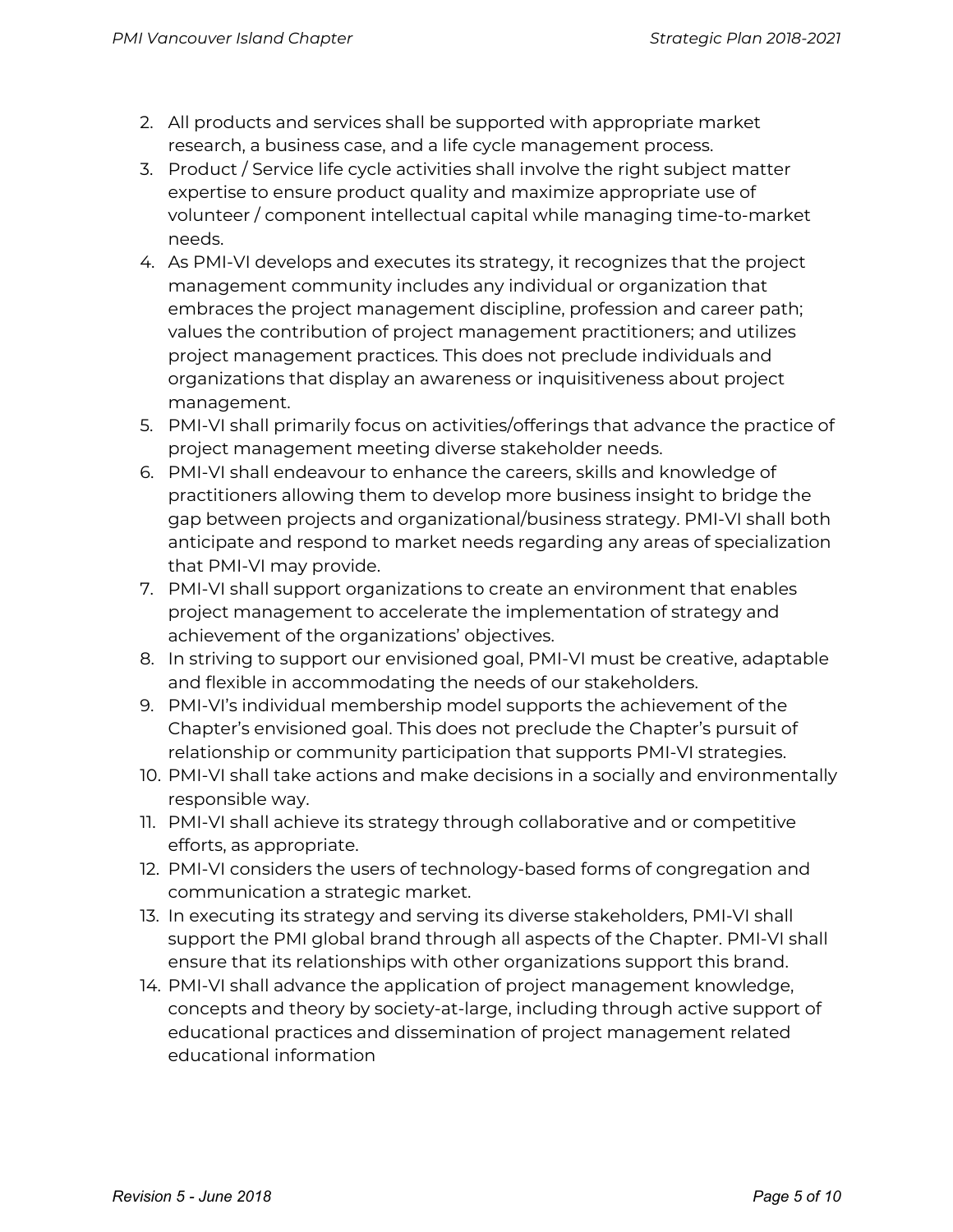## **STRATEGIC PLAN (3 – 5 Years)**

The strategic planning items are established for three to five year achievement and annual review.

#### **Value Proposition**

The following differentiation statements are the key elements in establishing PMI-VI's unique position within the profession:

- PMI-VI establishes a premiere reputation as a credible resource and innovator for Project Management knowledge, trends and practices. When the PMI-VI achieves its differentiation strategy, PMI-VI will be seen as the thought leader and foremost authority on the discipline of Project Management.
- PMI-VI establishes a reputation as the preferred partner for the advancement of the profession and its successful practice. PMI-VI will be considered an indispensable partner in defining the Project Management career path educationally and developmentally.
- PMI-VI establishes itself as the leading and respected advocate for the mature practice of project management integrated throughout organizations.
- PMI-VI leads the evolution of the profession and the maturity of its practice. The business value of project management, at both an organizational and individual project level, will be widely understood by the business world and by government agencies in all parts of the world.

#### **Goals, Objectives, and Measures**

The following thinking represents PMI-VI's long-range strategic guidance for the next 3-5 years. Progress towards the goals is measured consistent with the strategy map below.

#### **PMI-VI STRATEGY MAP**

**Vision:** *Organizations and individuals throughout Vancouver Island will embrace, value, and utilize project management and attribute their success to it.*

**Value Proposition:** *Project Management Foremost Authority*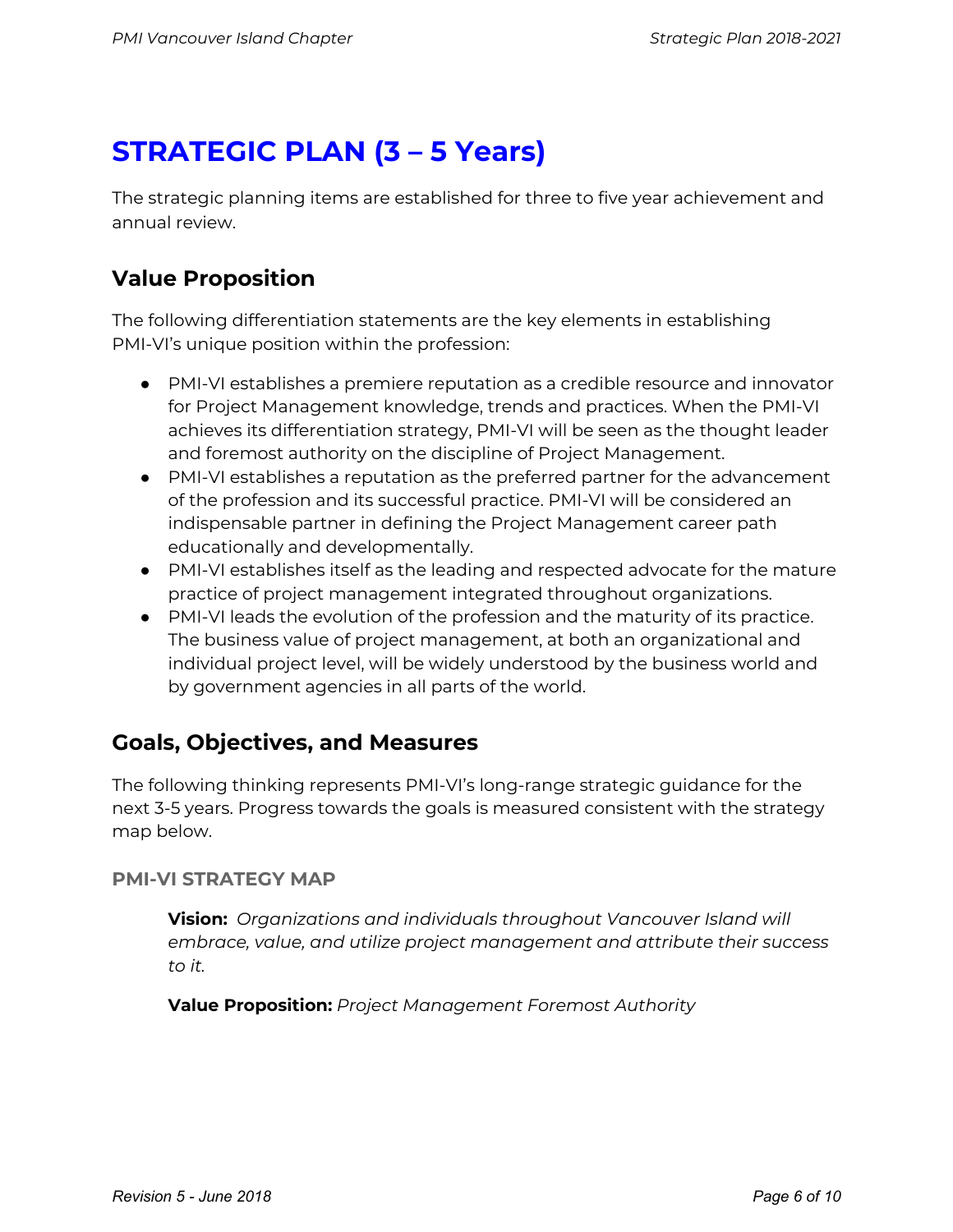#### **Key Issues**

These are the key issues that PMI-VI needs to focus on to achieve its Strategic Objectives as delineated in the PMI-VI Strategy Map above.

**Policy and Procedures**

- Effective financial planning, management and reporting
- Improve organization viability through creation of policies, procedures and processes for Board and Chapter operation

#### **Revenue Streams**

- Certification strengthen CEPS and explore others (i.e. Agile, etc)
- Sponsorship

#### **Stakeholder Engagement**

- Programs increase quality and diversity
- Professional Development
- Membership Engagement through increase and diversification of Volunteering opportunities
- Electronic outreach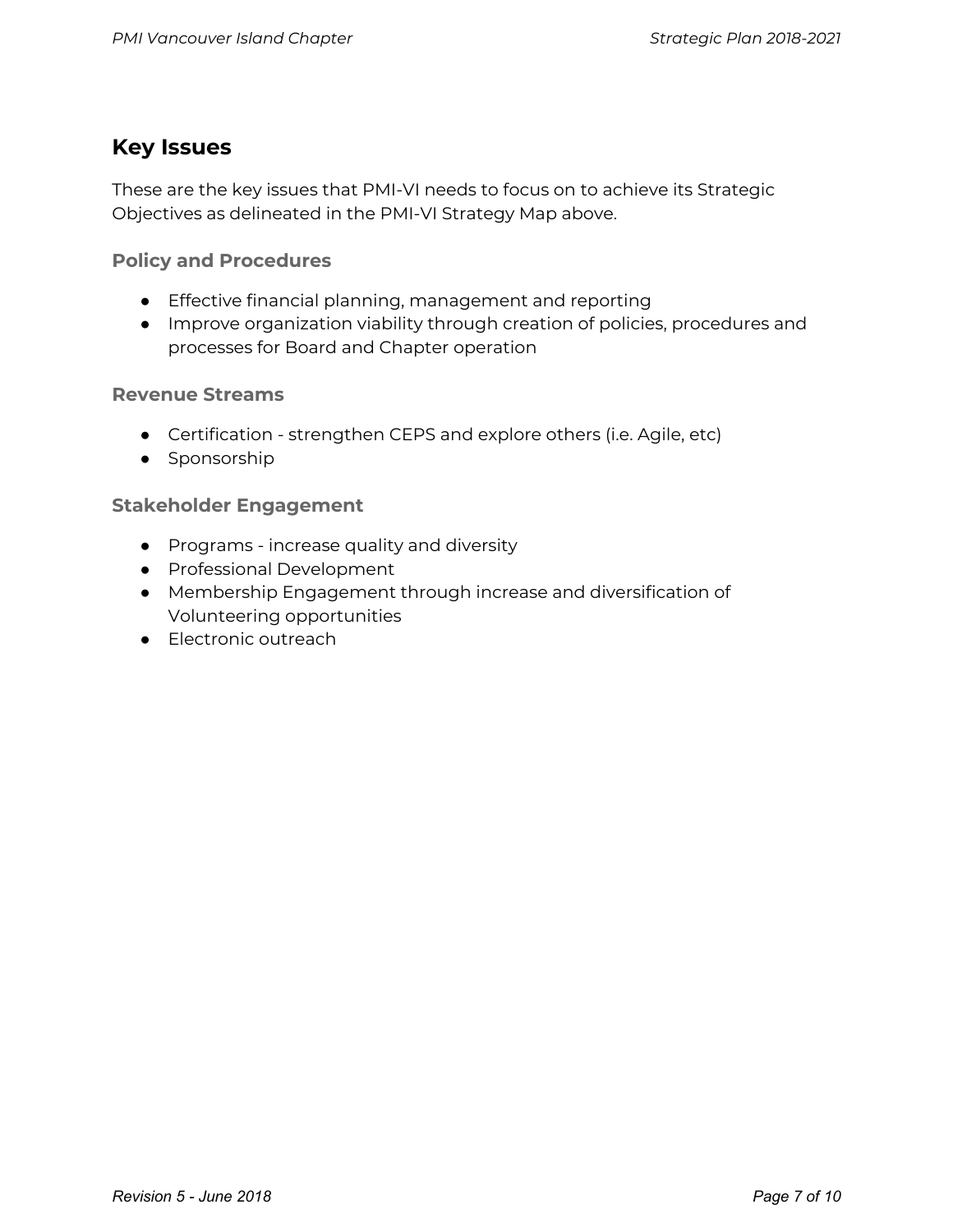| <b>Document Change History</b> |  |  |
|--------------------------------|--|--|
|--------------------------------|--|--|

| <b>Revision</b>         | <b>Date</b>     | <b>Author</b>         | <b>Notes</b>                                                                                                                                                                                                                                                                                                                                                                                                                              |  |
|-------------------------|-----------------|-----------------------|-------------------------------------------------------------------------------------------------------------------------------------------------------------------------------------------------------------------------------------------------------------------------------------------------------------------------------------------------------------------------------------------------------------------------------------------|--|
| 1                       | <b>Jul 2011</b> | Janice<br>Christenson | Prepared based on the July 31, 2011 PMI-VI<br>BOD Strategic Retreat - modified from the<br>May 16, 2011 PMI Project Management<br>Institute Strategic Plan Revision 18.                                                                                                                                                                                                                                                                   |  |
| 2 - Draft for<br>Review | Jul 21, 2012    | Peter Smither         | Formatted and sent to Executive for<br>comments.                                                                                                                                                                                                                                                                                                                                                                                          |  |
| 3 - Final<br>approved   | Oct 1, 2012     | Peter Smither         | Posted on website and into the Google<br>Docs repository. No Changes.                                                                                                                                                                                                                                                                                                                                                                     |  |
| 4                       | Aug 22,<br>2012 | Calin Somosan         | Updated based on the July 7, 2012 Board<br>Annual Planning session.<br>Updates:<br>Clarified Core Ideology, Purpose and<br>$\bullet$<br>Values<br><b>Clarified Envisioned Goal - Vision</b><br>Corrected horizon for Strategic<br>Principles<br>Simplified Value Proposition<br>Clarified purpose of Strategy Map<br>Updated Strategy Map based on<br>2012 planning session<br>Changed Mega Issues to Key Issues<br>Elaborated Key Issues |  |
| 5                       | July 2015       | <b>Trish Krol</b>     | Added Appendix A based on July 11, 2015<br><b>BOD Strategic Planning Session.</b><br>3 year strategic prioritizations<br>$\bullet$<br>$(2015 - 2018)$                                                                                                                                                                                                                                                                                     |  |
| 6                       | June 2018       | Amber<br>McMillan     | Added Appendix B based on June 17, 2018<br><b>BoD Strategic Planning Session</b><br>3 year strategic prioritizations<br>$(2019 - 2021)$                                                                                                                                                                                                                                                                                                   |  |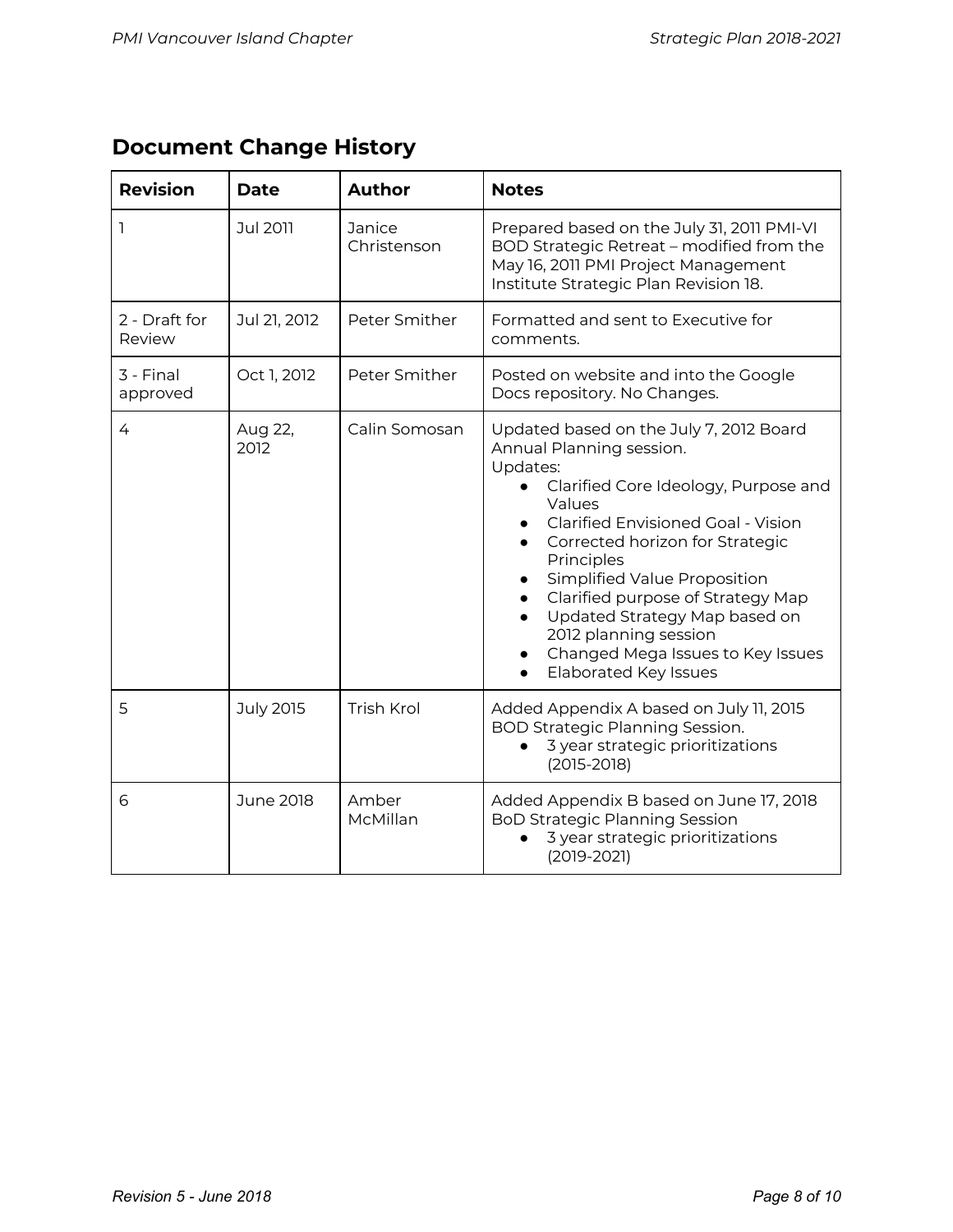#### **Appendix A**

#### **Chapter Strategic Priorities 2015 - 2018**

The following three strategic priorities were determined during a Strategic Planning Session held July 11, 2015 and facilitated by Darryl Jackson, PMI GOC Region 1 Chapter Partner.

#### 1. OUTREACH

a) Create and execute a plan to establish target markets and a PMI-VI approach for each market

b) Raise awareness of PMI and PMI-VI by engaging current associations/organizations

c) Develop and execute business and community outreach strategies for identified "other" associations and organizations

#### 2. STRATEGIC FINANCIAL PLANNING

- a) Research financial requirements and best practices
- b) Create financial policies and procedures
- c) Establish an annual financial plan

#### 3. EVENTS AND PROGRAMS

- a) Develop value criteria and analyses of all events and programs
- b) Segment membership to include requirements/resource analysis

c) Research new events and programs (based on decisions after value analyses)